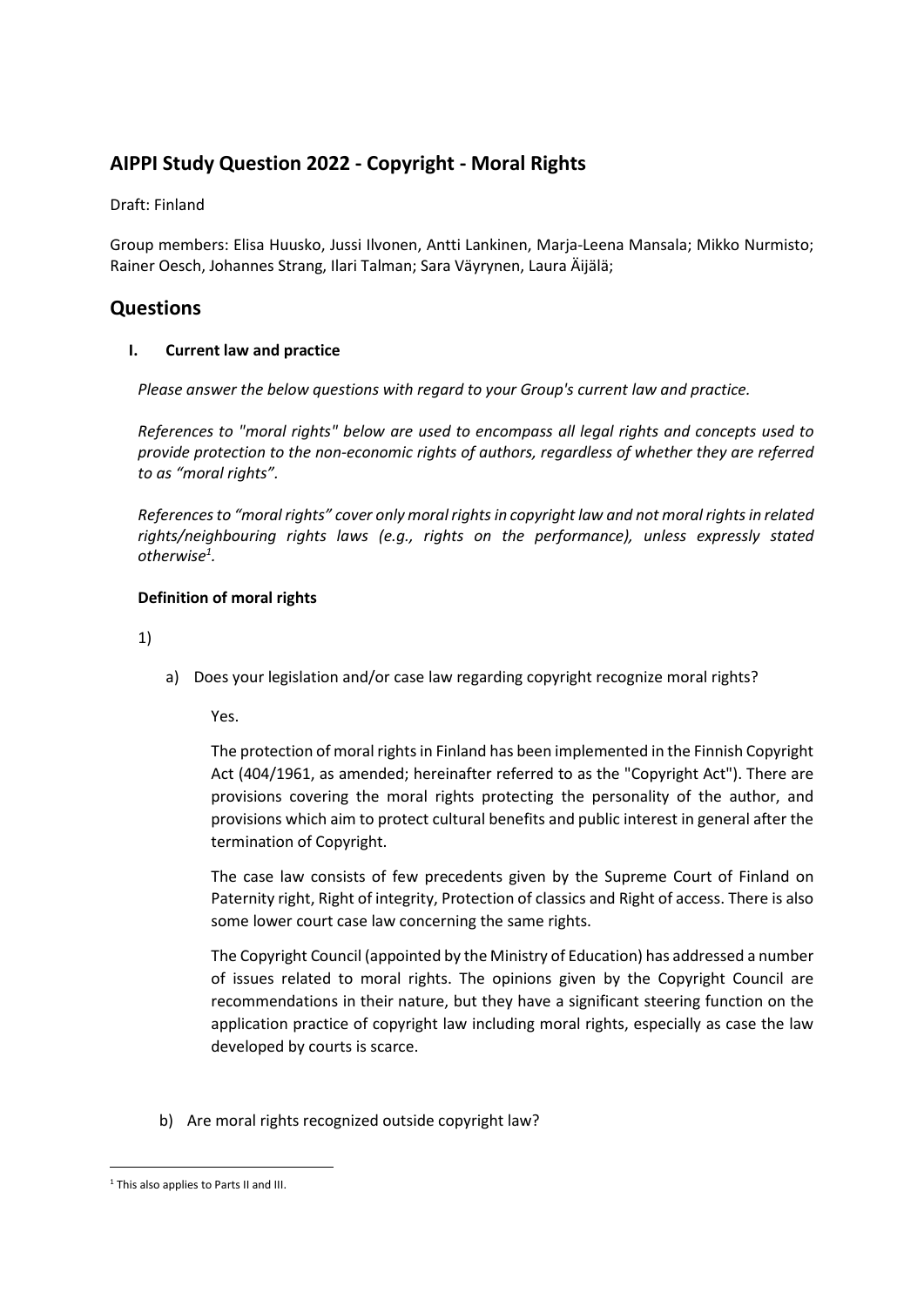Moral rights are not directly recognized outside copyright law. However certain branches have implemented "self-regulation" in the form of ethical guidelines. For example, Finnish advisory board on research integrity (TENK) has formed rules for ethically sustainable and good scientific practice (Responsible conduct of research and procedures for handling allegations of misconduct in Finland 2012). These guidelines include recommendations e.g., on appropriate references to prior research and other research ethical questions.

Certain provisions in the Unfair Business Practices Act (461/2002) can be seen as an indirect manifestation of moral rights. According to the Section 1 paragraph 2 of the Unfair Business Practices Act, the commercial purpose of marketing and the party on whose behalf the marketing is done shall clearly appear from the marketing.

Section 2 paragraph 1 and 2 of the Unfair Business Practices Act provides that:

*A false or misleading expression concerning one's own business or the business of another may not be used in business if the said expression is likely to affect the demand for or supply of a product or harm the business of another. An expression that refers to irrelevant circumstances or that is presented or formulated in an unsuitable manner may not be used in business if the said expression is likely to harm the business of another.* 

The section suggests that the marketer should also respect the authors' or creators' moral rights, especially the Paternity right. Authors' or creators' integrity to the work may receive protection as well also in business environment.

c) What is the purpose of moral rights (the philosophy behind moral rights), e.g., to protect the work itself, the author, the public, etc.?

The moral rights protect the personality of author. The author expresses thoughts, feelings, experiences and skills in creative activity. Moral rights protect the author's special relationship with the work and therefore, the transfer of moral rights is restricted.

Moral rights, despite their name, are not only "moral" but they also have economic significance. The right of attribution is of great importance to the authors', creators' or artists' reputation. Consequently, moral rights are essential to the economic success of the reputable author's work.

In the field of science and research, the moral rights serve the credibility of the research and guarantee that prior research work and their authors' contribution will be respected.

Equally important is the right of integrity, which is intended to protect the author's personal literary and artistic rights in relation to his or her work and thus emphasize the author's connection with his or her work.

The moral rights also protect the public interest, for example through providing credibility to publishing and research. Altering a work in a way that offends authors' right of integrity is also reprehensible in terms of cultural interests. The public interest is protected also through prohibition of false attribution and with a prohibition to use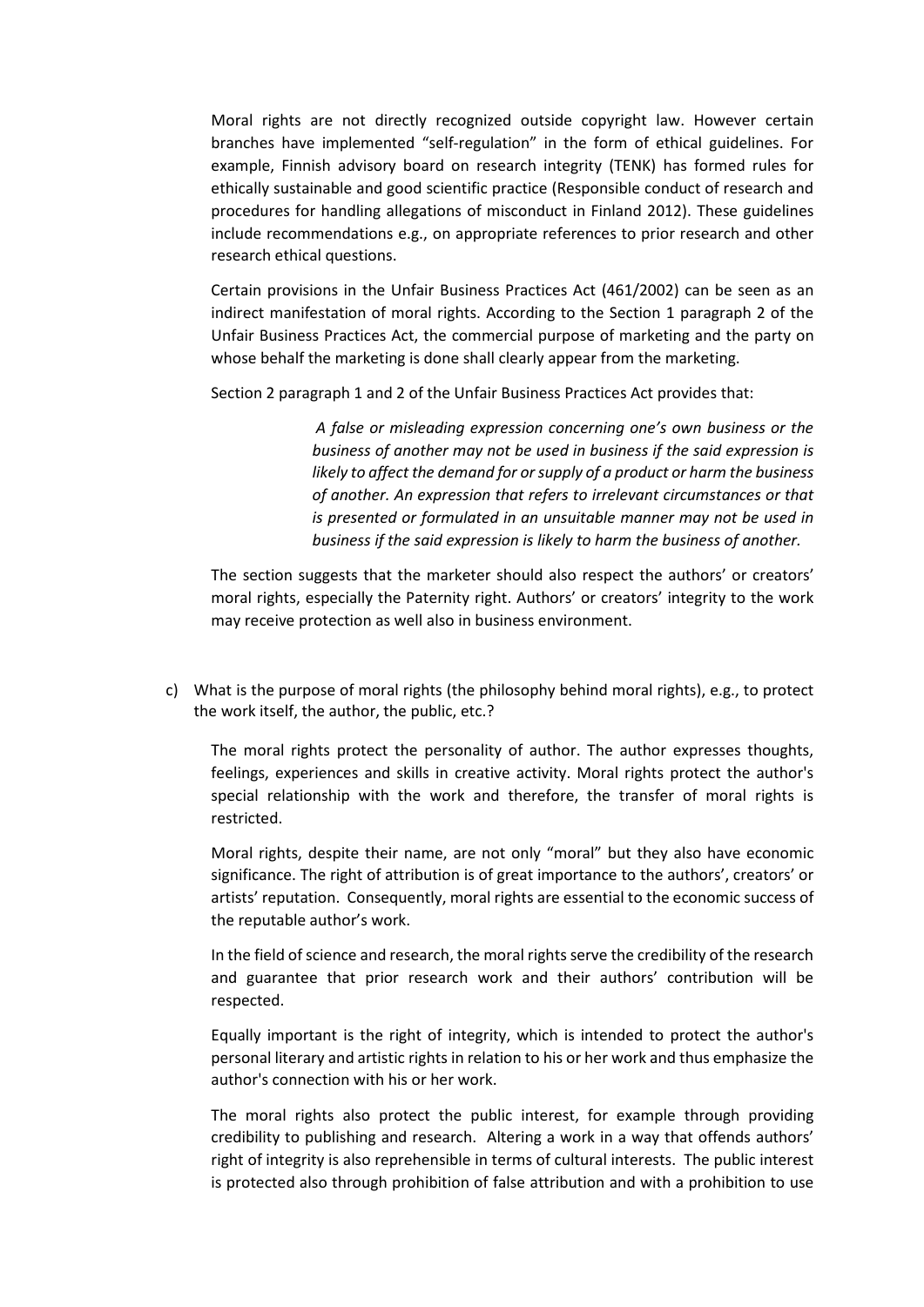the name of a work or an author that can be easily confused with a previously published work or its author. The moral rights ensure information on correct source could be seen to bear a similar kind of originality function as trademarks.

2) Are all types of works protected by moral rights or are moral rights restricted and/or excluded for certain categories of works (software, databases, architecture, etc.)?

> Right of attribution and rights of integrity apply to all copyright works but their importance and significance to their right holder vary depending on how directly and deeply the work is personalised to its creator or author. In works of art, such as paintings, musical works and books, the importance of moral rights can be the most significant part of copyright to the author whereas in industries such as software development (although the moral rights apply) the significance of moral rights is not that important since the works are often made as a joint work in employment relationship.

> Infringement of the right of integrity requires a certain objectivity threshold to be fulfilled and alterations that are deemed prejudicial to the author's literary or artistic reputation or individuality is interpreted by the courts and not merely by the artist itself.

> Some specific restrictions on the use of moral rights have been made with respect to works of architecture and utilitarian articles to ensure the rights of the owners of the tangible assets integrating the work. Buildings and utilitarian articles may be altered by the owner without the consent of the author, if required by technical or practical reasons.

> Parody, caricature or pastiche have been traditionally allowed in Finland without the authors' consent if and to the extent they are interpreted as independent and original new works. Often it is the case, that parody, pastiche and caricature meet requirement of being independent and original, but the possibility of difficult interpretations between new works and infringing modifications cannot be entirely excluded. The pending amendment to the Copyright Act will introduce an express new provision in the form of copyright exception which is applicable to the parody, caricature and pastiche. Like other exceptions and limitations to copyright, the parody exception will not limit the moral rights of the author.

# **Categories of moral rights**

3) What are the different categories of moral rights, e.g., right of attribution, rights of integrity (distortion or modification), rights of disclosure, rights of withdrawal, right to prevent use in association with a product, service, cause or institution, etc.? Please give a short definition of each category.

# **Right of Attribution and rights of integrity**

Moral rights protect the author's personality in accordance with Section 3 of the Copyright Act. The section explicitly recognizes two rights belonging to author: Right of attribution / Paternity right /droit à la paternité in paragraph 1 and the Right of integrity / droit au respect in paragraph 2.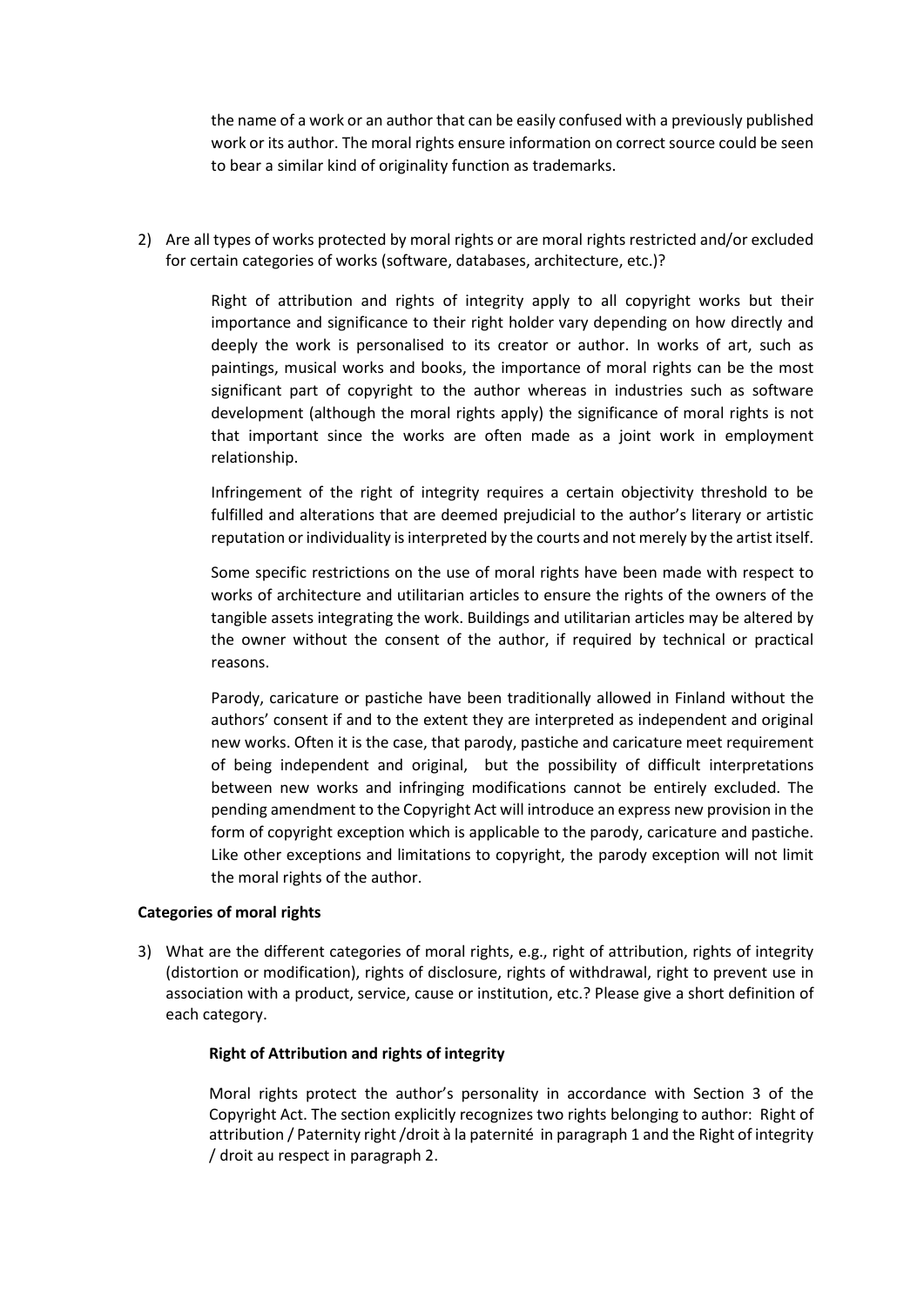According to Section 3 Paragraphs 1-2 of the Copyright Act:

*(1) When copies of a work are made or when the work is made available to the public in whole or in part, the name of the author shall be stated in a manner required by proper usage.* 

*(2) A work may not be altered in a manner which is prejudicial to the author's literary or artistic reputation, or to his individuality; nor may it be made available to the public in such a form or context as to prejudice the author in the manner stated.* 

#### **False attribution**

Closely related to Paternity right, Section 51 of the Copyright Act provides a right to object false attribution. It protects the author, on the one hand, and the public, on the other, against the risk that a later work might be confused with the first published work.

#### **Signature right**

Section 52 paragraph 1 of the Copyright Act provides an inalienable right for artists of works of fine art to sign the original pieces of works they have created. According to this provision:

> "*The name or signature of the author may be inscribed on a copy of a work of art by another person only when so instructed by the author".* For the sake of clarity, this provision applies only to original pieces of works, not prints (draft).

# **Right of disclosure**

Disclosure and release are both acts that require consent from the author, but the exclusive right is considered economic rather than moral. The copyright law differentiates between disclosure and publication. The difference has impact on applicability of certain exceptions and limitations and exhausting of copyright.

# **Right to withdraw and to update a work for subsequent edition**

Finnish legislation recognizes a right of repentance (droit de repentir) which means the right of the author in a contractual relationship to prevent publication of a proposed work because of changed convictions or new knowledge and to redeem already made copies (droit de retrait) or, when a new edition of the work is published, to require that he or she be allowed to make additions and changes to it (droit de modifier). The latter is an express provision in the Copyright Act concerning publishing contracts (Section 36) and the previous right is formed in contractual principles and case law. It is derived from the right of disclosure and from the right to make updates.

#### **Other rights - right of access to work**

For artists of works of fine art the Copyright Act includes a regulation concerning right of access (droit d'accés) which allows an artist to view and possibly photograph a piece of art that he or she has already disposed to someone else. Section 52 a of the Copyright Act provides that: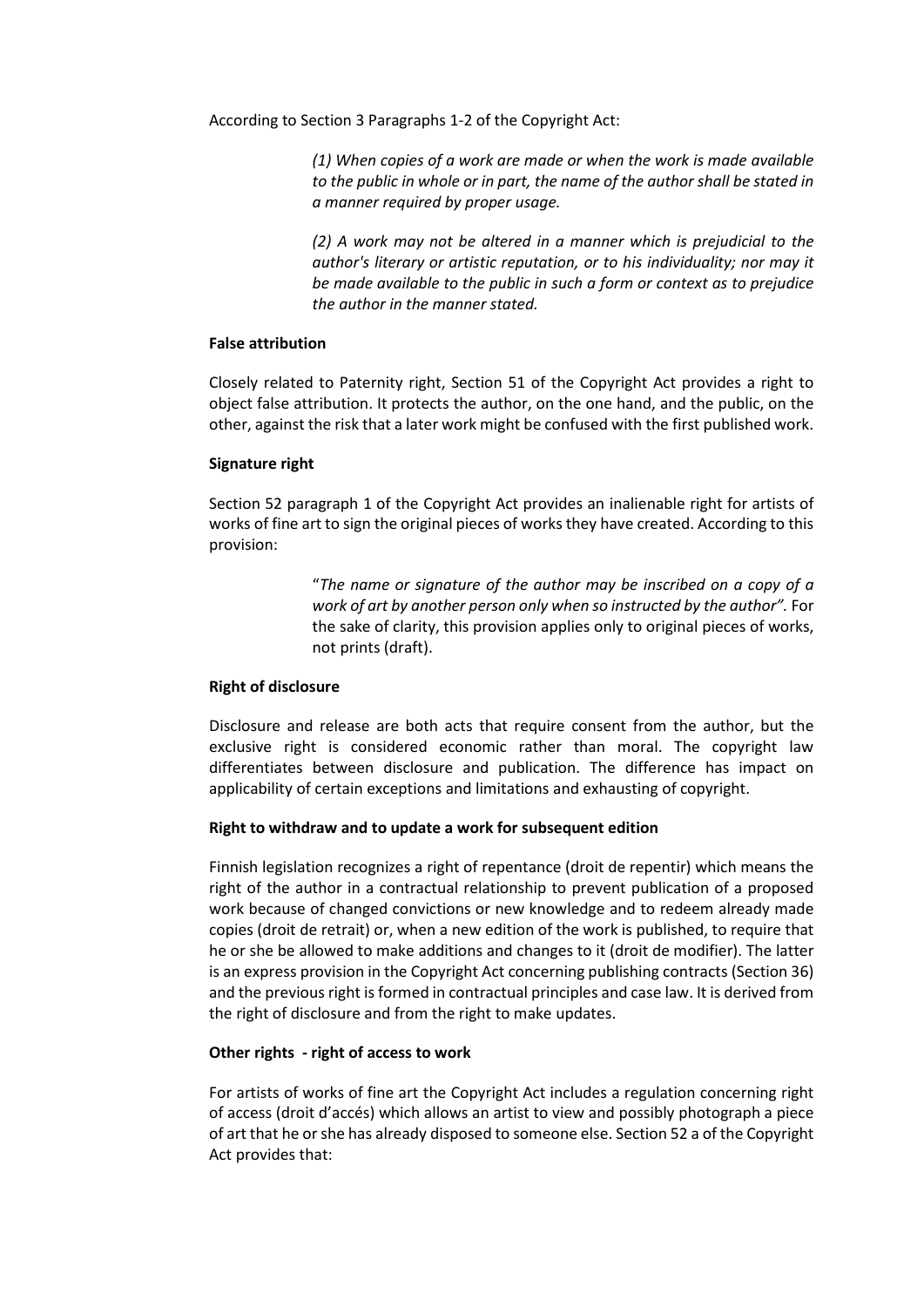*(1) The author of a work of fine art shall have the right of access to see the work he has transferred, unless this causes unreasonable detriment to the owner or holder of the work, and provided this is necessary:* 

*1) for the author's artistic activity; or* 

*2) for the purpose of exercising his economic rights, as defined in section 2.* 

*(2) The right referred to in subsection 1(2) above shall be governed by the provisions of section 41.* 

#### **Other rights – protection of classics**

Section 53 provides a special, posthumous protection against public derogatory treatment of works which are considered classics (Protection of classics -provision). The Finnish Ministry of Education and Culture monitors the provision as it aims to protect the cultural benefits and public interest related to work rather than the rights of the author. Provision applies to use of classic works or their modifications that are objectively infringing or threatening to infringe the cultural interests behind the work.<sup>[2](#page-4-0)</sup> According to this provision:

> *(1) If, after the death of the author, a literary or artistic work is publicly treated in a manner which violates cultural interests, the authority to be designated by decree shall have the right to prohibit such an action, notwithstanding that the copyright therein is no longer in force, or that copyright has never existed.*

> *(2) If the person whom the prohibition concerns is dissatisfied with the prohibition, he may submit the matter to a court of justice for decision.*

The provision is problematic in many ways. It should not be a form of censorship by protecting cultural interests only. It should also remark that the work has had an identifiable natural author.

#### **Exception and limitations to moral rights**

4) Does your legislation and case law provide exceptions and/or limitations to moral rights, e.g., for specific categories of works, for the exercise of moral rights by author's heirs, in case of minor modifications of a work or in the absence of the name of the author for specific exploitations, in case of abuse of rights, etc.?

> An express limitation to a certain type of works is set out in Section 25 e of the Copyright Act: buildings and utilitarian articles may be altered by the owner without the consent of the author, if required by technical or practical reasons.

<span id="page-4-0"></span><sup>&</sup>lt;sup>2</sup> In (KKO 1967 II 10) by Finnish Supreme Court the court confirmed in its decision, in parallel to the Ministry's decision, that the use of inferior and slipshod translations, adaptations and abstracts made out of children's books (Alice in Wonderland, Tom Sawyer, Little Women, Robinson Crusoe etc.) in books with the same names meant tarnishment of cultural values related to the original works in accordance with the Section 53.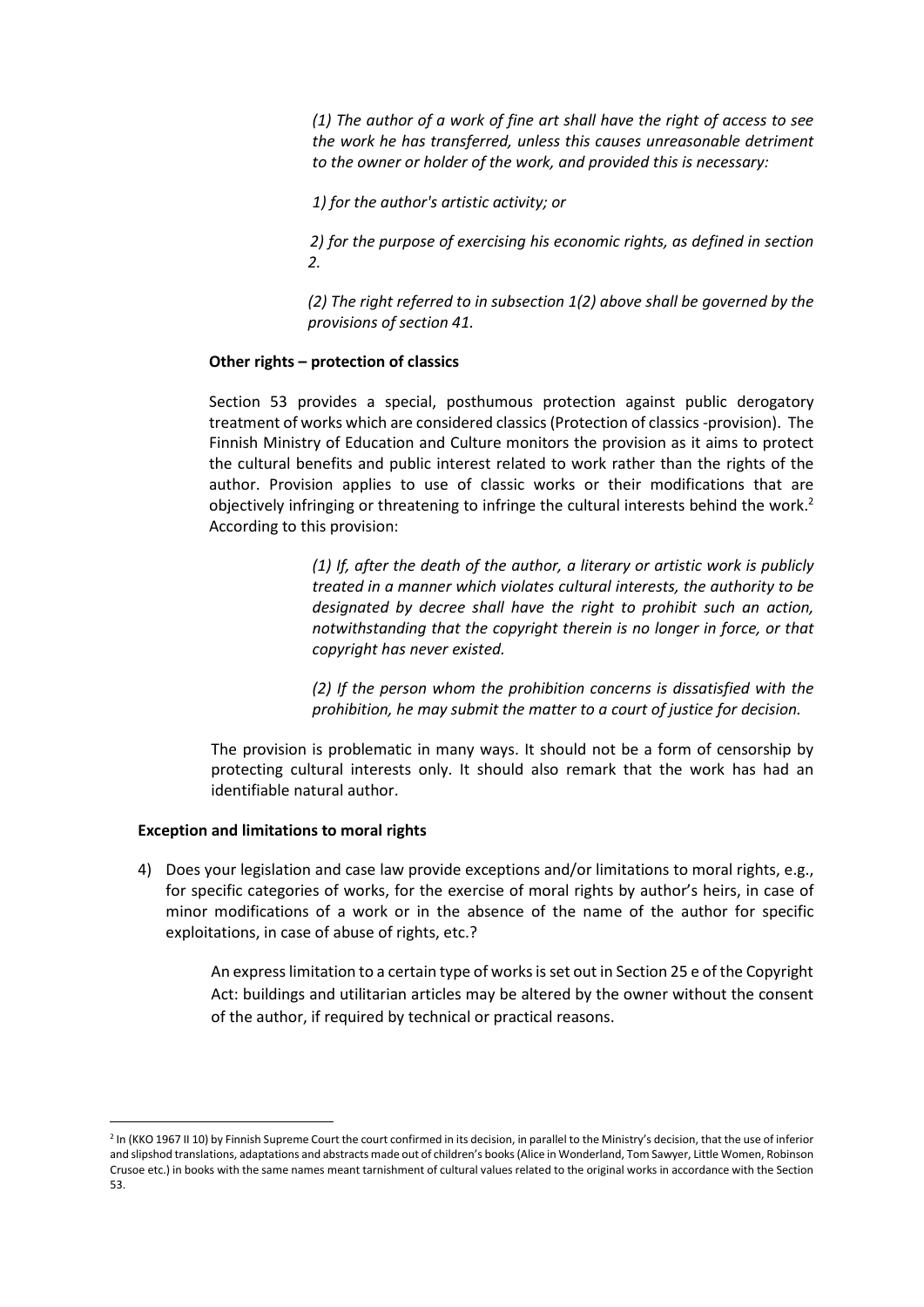There are moral rights that apply to only certain types of work (fine art, publishers) and the rules on moral rights are applied differently to different kinds of works through interpretation.

The right of attribution (i.e. the right to be named as author) provided in Section 3 of the Copyright Act is not absolute. The name of the author needs only to be stated in a manner required by proper usage (i.e. in line with what is customary). What is customary then depends on the type of the work, e.g. it is not customary that the author of a computer program is mentioned in general, and therefore such omittance may not be seen as infringement of the author's right of attribution. Similarly, the proper usage of photographs in advertisements does not require disclosing the photographer.

There is case law suggesting that minor (non-material) changes to a work does not infringe the right of integrity of the author.

Although there is no express limitation that permits parodies, the works being parodies, pastiche, satire or caricature are generally accepted as not infringing the moral rights (the right of integrity) of the author as prevalent view is that these kinds of works are typically new works and not modifications or reproductions of the original.

# **Duration of moral rights**

5) What is the duration of moral rights?

The duration for the protection of moral rights is 70 years PMA, or in case of related / neighbouring rights, 50 years from the year of publication or performance i.e. the same as for the economic rights.

There is a protection for so-called classic works in Section 53 of the Copyright Act (prohibition to use classic literary or artistic works in a manner that violates cultural interests). There are no time limits for the protection of classic works.

#### **Ownership of moral rights**

6)

a) Who is the initial owner of moral rights, e.g., the author, co-authors, investor, publisher, movie producer, etc.?

Under Section 1 paragraph 1 of the Copyright Act, the initial owner of both economic and moral rights is the author.

If a work has two or more authors whose contributions do not constitute independent works, the copyright shall belong to these co-authors jointly under Section 6 of the Copyright Act. However, each of them is entitled to independently bring an action for infringement of the moral rights.

b) Can legal entities, such as an association, a foundation, collective rights organizations, a corporate company, etc., be the initial owners of moral rights?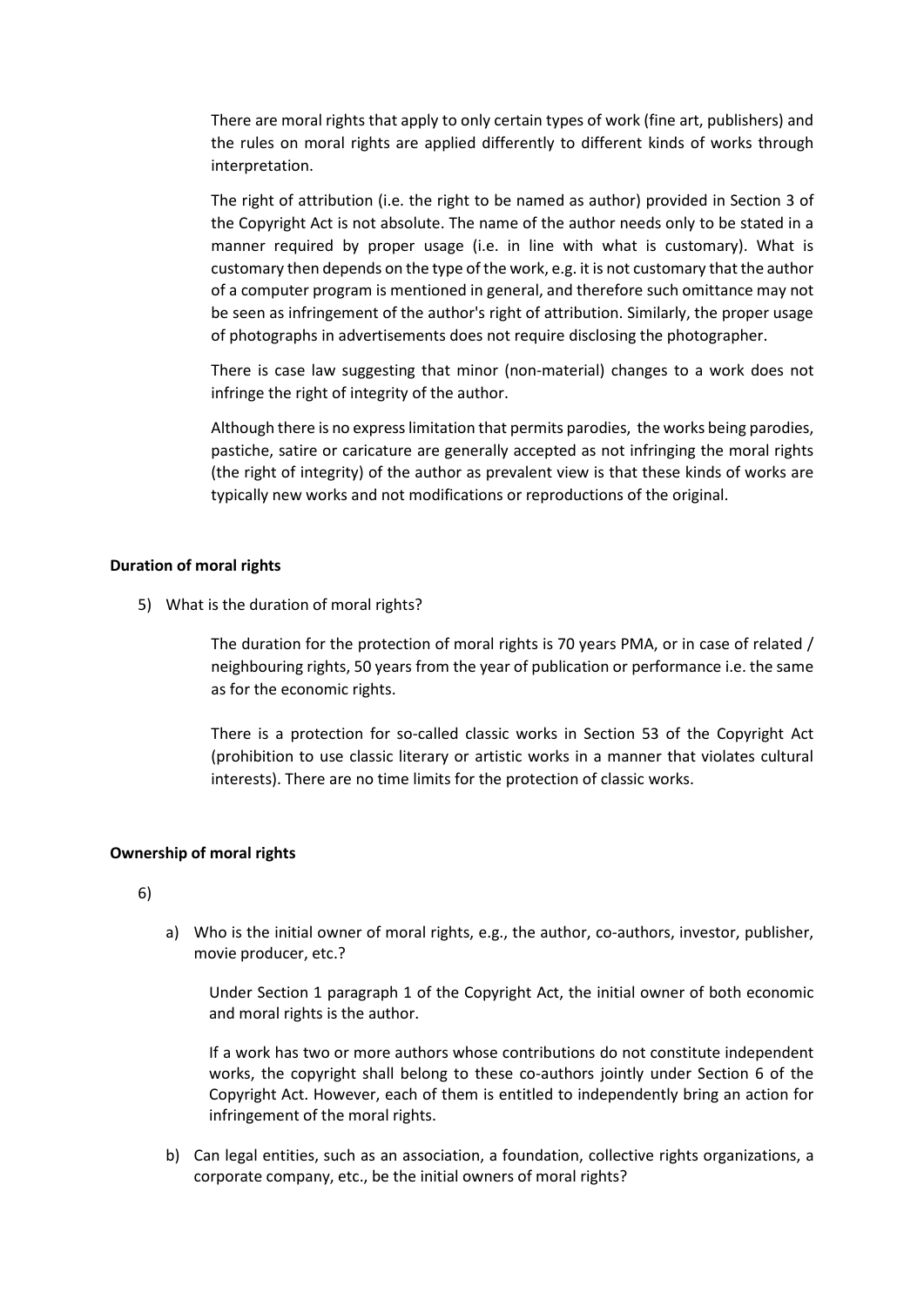No, the initial owner of both economic and moral rights is always a natural person.

c) Do the circumstances of the creation of the work influence who the initial owner is of moral rights (e.g., work made for hire, collective work, work created by employees, etc.)?

No, the initial owner would still be the author or co-authors.

d) If the duration of the moral rights exceeds the duration of the author's life, who is the owner of the moral rights after the death of the author/owner?

After the author's death, copyright shall be governed by provisions pertaining to marital right to property, inheritance and will pursuant to Section 41 paragraph 1 of the Copyright Act. Further, the author may give directions in their will for the exercise of copyright or authorize someone else to give such directions under Section 41 paragraph 2 of the Copyright Act. In other words, the moral rights will pass to the author's estate and the heirs.

In addition, the deceased author's close relatives may bring an action for a breach of moral rights under Section 62 of the Copyright Act. This right vests with the surviving spouse, heirs in the ascending or descending line, brothers or sisters, or a person similarly related to the author by adoption.

e) Who is the owner of moral rights of orphan works?

The unknown author is still the owner of moral rights. The Finnish Act on the Use of Orphan Works (764/2013) sets out provisions for allowed uses of orphan works but does not transfer any rights from the authors. Section 7 paragraph 3 of the Copyright Act even provides that the name of a known author shall be indicated in any use of an orphan work.

#### **Moral rights and the owner of the tangible asset integrating the work**

7) Are the property rights of the owner of a tangible asset integrating a work (painting, sculpture, architecture, etc.) limited by moral rights? For example, do moral rights prevent the owner of a building from updating or destroying it?

> Yes, an author's moral rights may affect the use of tangible assets. The principal rule in Finnish law, set out in Section 3 of the Copyright Act, is in line with the Berne convention i.e., protected works cannot be altered or modified in a manner which is *prejudicial to the author's literary or artistic reputation* or made available in a form or context causing the same.

> However, the Copyright Act contains specific regulations on buildings or constructions and utility items (applied art): under Section 25 e, buildings and utility items can be altered or modified even without the authors' consent, if required due to *necessary technical or practical (functional) reasons*, such as repair and maintenance works. The section does not permit modifications for any other reasons or purpose, and for instance the Finnish Copyright Council has in its non-binding decision TN:1995:18 taken the stand that solely aesthetical grounds are not sufficient to overrule the author's moral rights.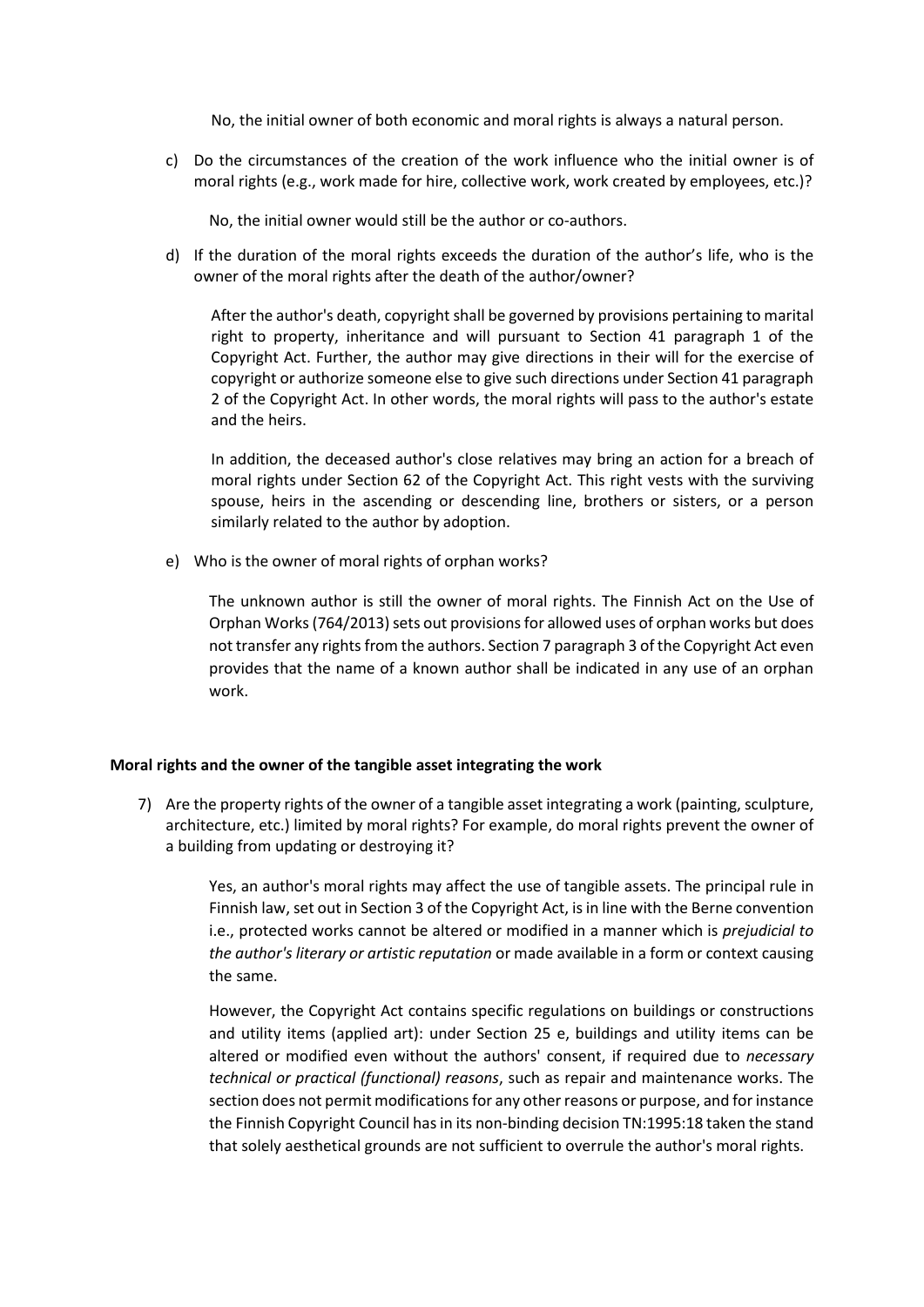No similar exception exists with regard to other works, such as paintings and sculptures. Therefore, the author's right of integrity precludes the owner of the work from altering or modifying the work in a derogatory or distorting manner or making the work available to the public in an offensive context or manner.

By contrast, according to established interpretation, an author's copyright does not preclude the owner from disposing of or destroying the work altogether. This stance is not explicitly stated in the Copyright Act itself but derives from its preparatory works.

# **Moral rights and contracts**

# 8)

a) Can moral rights be subject of contracts?

Yes. However, the Finnish legislation provides mandatory limitations for the transfer and waiver of the moral rights, as explained below.

b) Can the initial owner of moral rights transfer (e.g., through a contract for valuable consideration or free of charge) these to third parties?

The author's right to transfer their moral rights to third parties has been limited under mandatory legislation. According to Section 27 paragraph 1 of the Copyright Act, copyright may only be transferred subject to the limitations of Section 3 paragraph 3 that reads:

> *(3) The right conferred to the author by this section may be waived by him with binding effect only in regard of use limited in character and extent.*

Thus, it would only be possible to transfer if the type of use and context of the use is determined beforehand.

Further, unreasonable transfers of the copyright may be adjusted or ignored afterwards. Section 29 of the Copyright Act provides that if an agreement on a transfer of copyright is unreasonable in view of good agreement practice in the field or in other respects, or if its application would result in an unreasonable situation, the condition may be adjusted or ignored. The assessment of the reasonability of a condition shall take into account the entire content of the agreement, the position of the parties, conditions prevalent at the time of marking the agreement and afterwards, as well as other factors. For example, a compensation for the transfer of a right may be adjusted.

c) Can the owner of moral rights renounce or waive them?

As a main rule, the author cannot waive their moral rights. Under Section 3 paragraph 3 of the Copyright Act, the author may waive their moral rights with binding effect only in regard of use limited in character and extent. Thus, it would only be possible to renounce or waive moral rights if the type of use and context of the use is determined beforehand.

d) Can the law relating to moral rights be overridden by contractual provisions?

No. The limitation set out in Section 3 paragraph 3 of the Copyright Act is mandatory legislation.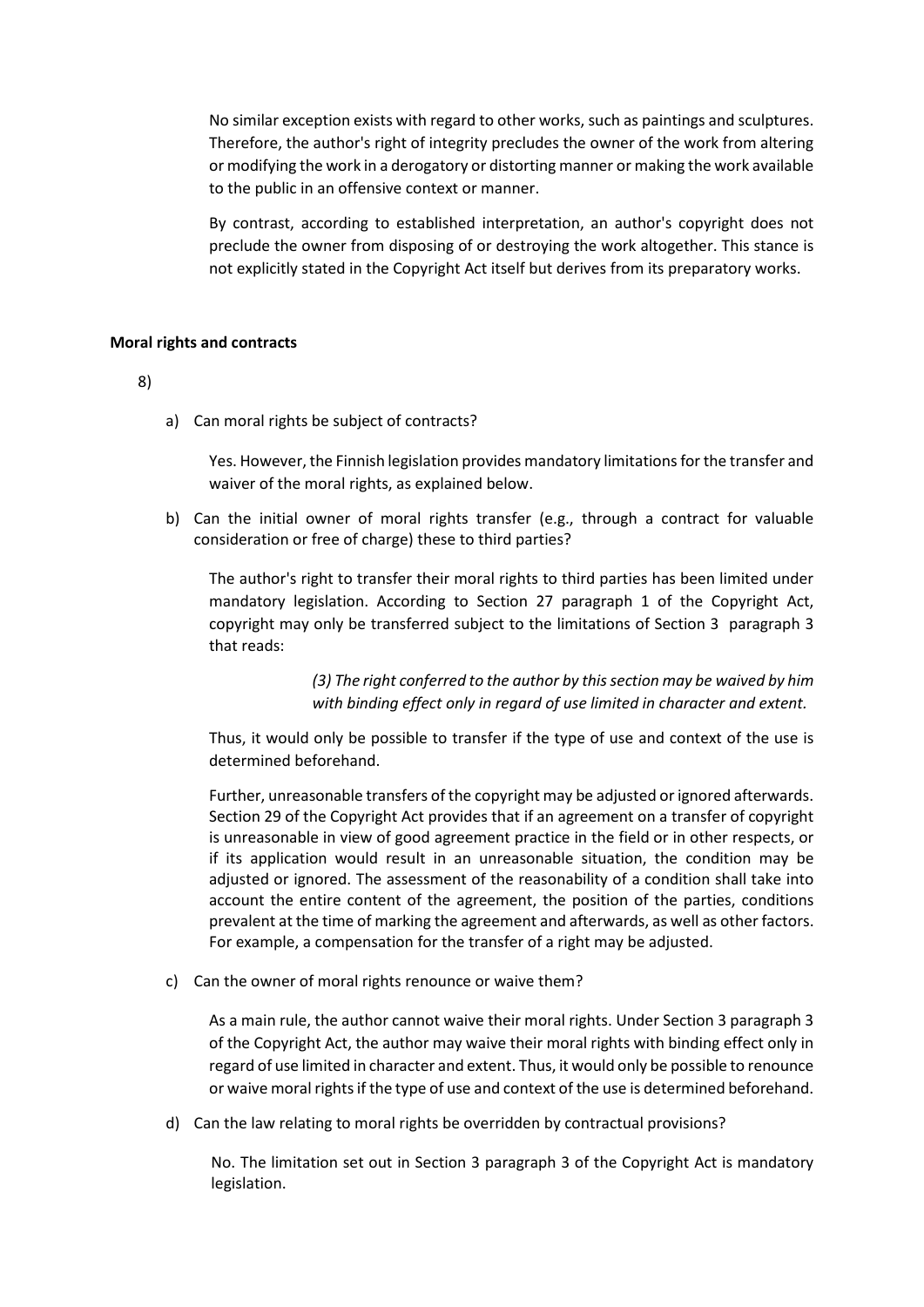#### **Infringement of moral rights**

9) Is infringement of moral rights qualified as is copyright infringement?

Moral rights are protected similarly as economic rights in the Copyright Act. Moral rights are protected according to Section 3 of the Copyright Act. According to Section 3 paragraph 1 the name of the author shall be stated in a manner required by proper usage if copies of a work are made or when the work is made available, accessible or obtainable to the public in whole or in part. Infringement of moral rights is also committed if a work is altered in a manner which is prejudicial to the author's literary or artistic reputation or to his individuality. Additionally, in such form, it is not allowed to make the work available to public. Infringing moral rights in a way stated above, qualifies as copyright infringement.

10) What are the conditions for an infringement of moral rights to be recognized, e.g., proof that the infringement violates the honour, reputation, dignity, legitimate interests of the author, etc.?

Copyright Infringement in the Copyright Act Section 56 g

According to Section 56 g of the Copyright Act, the market court can prohibit continuing and repeating act that infringes copyright.

Copyright including moral rights may be infringed in cases where the work is reproduced in whole or in part, and the reproduced elements of the work are sufficiently broad. Reproductions can infringe the right of attribution if the name of the author is not correct. In case the work is reproduced and modified, the resulting modification can infringe the right of attribution and rights of integrity. The author's name can be used in connection to original work and contributions only. The integrity protection of a work does limit the possibilities to modify the work, but it does not prevent others from creating new works. New works with independent and original character are not infringing whether found undesirable or not.

Copyright violation in the Copyright Act Section 56 a

Copyright of a work is violated if a person wilfully or out of gross negligence makes a copy of a work or makes the work available to the public contrary to the provisions of the Copyright Act. This includes moral rights because moral rights are protected in the Copyright Act Section 3. If copyright is violated in way described in Section 56 a of the Copyright Act, a person violating the copyright of a work shall be sentenced to a fine for a copyright violation unless the violation fulfils all criteria for a copyright offence in Chapter 49 of the Finnish Penal Code.

Copyright Offence in the Finnish Penal Code Chapter 49

An offence of moral rights is recognized in a same way as other copyright offences. According to Chapter 49 Section 1 paragraph 1 of the Penal Code there are three cumulative requirements that all need to be fulfilled in order to an act to be considered an offence of moral rights. First, there has to be violation of Copyright Act and this violation has to be done for profit. The violation also has to be done in a manner conducive to causing considerable detriment or damage to the person holding a right. If rights listed in Chapter 49 Section 1 paragraph 1 of the Penal Code are violated, the person violating these rights shall be sentenced for a copyright offence to a fine or to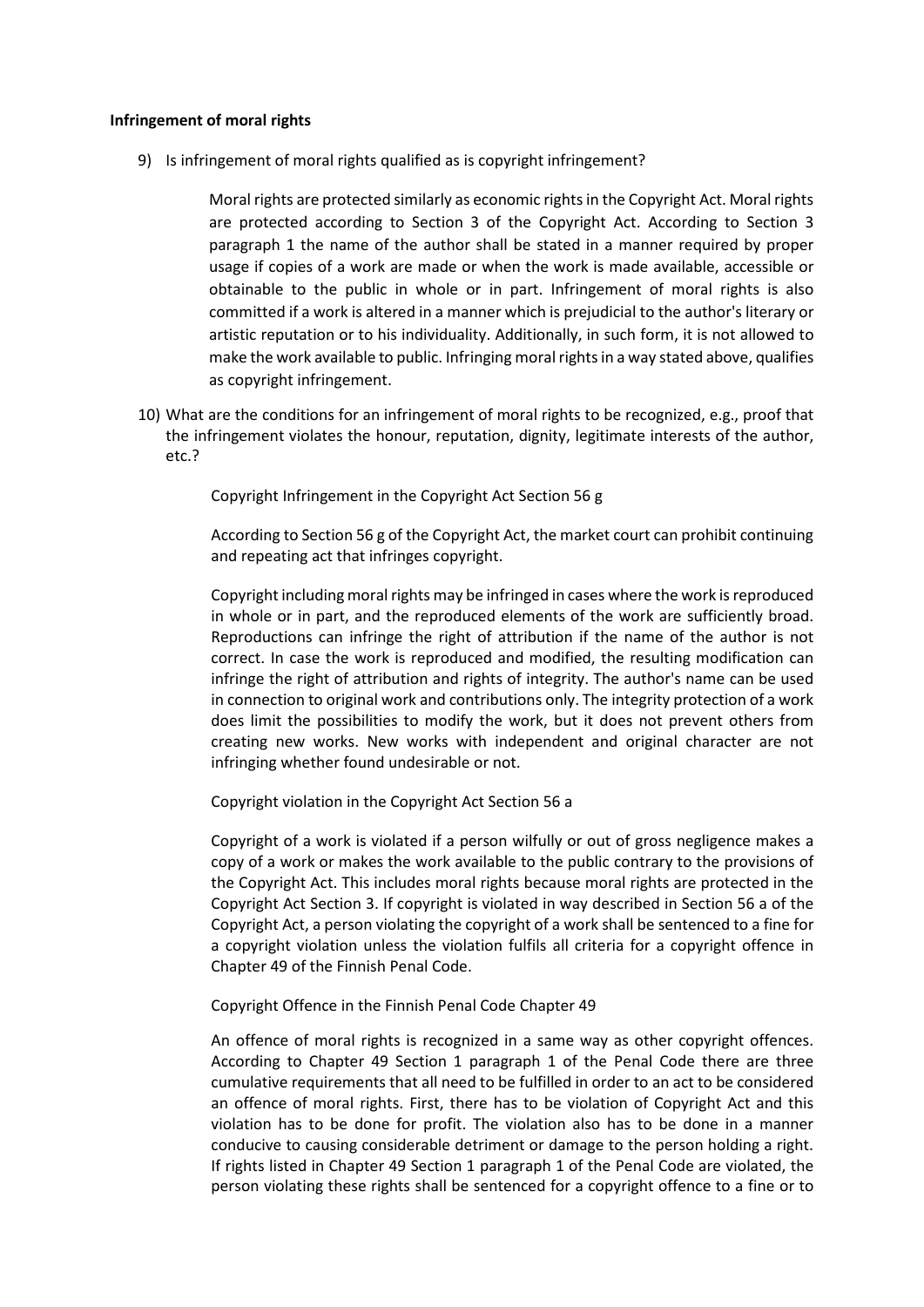imprisonment for at most two years. For someone to be sentenced for a copyright offence, the crime has to be proven beyond a reasonable doubt.

#### **Moral rights on related rights**

11)

a) Does your related rights legislation recognize moral rights, for example for performers?

Yes.

b) If YES, please indicate if moral rights in related rights legislation are identical to moral rights in copyright law?

The exact scope and duration of protection depends on the related right in question.

**Performers** and **photographers** are entitled to moral rights, whose scope of protection is identical to moral rights on basis of copyright, and it covers both right of attribution and right of integrity, but for instance producers whose sound or audio-visual recordings are protected under the related rights regime do not enjoy similar moral rights.

c) If they are not identical, please indicate the main differences from moral rights in copyright law.

> The main difference is the duration of protection, which for most related rights is 50 years from the end of the of the year during which the performance, recording or publication took place. Sound recordings are protected for 70 years from their publication if published before 50 years has passed from their recording, whereas for databases and catalogues or registers the duration of protection is 15 years from their completion or publication. Press reports received from foreign correspondents or news agencies are protected for 12 hours from their initial publication in Finland. The press publishers' right has not been used for a long time and it will be removed from the copyright law once the law implementing the EU DSM directive becomes effective.

> Performing artists' performances enjoy the same protection of moral rights as granted under copyright law in relation to their use in manners set out in the Copyright Act. Photographers of photographs protected under the related rights regime (but not as copyrighted works) are entitled to similar protection but unlike authors of copyrighted works or performers may freely assign or transfer their moral rights, including a permanent assignment or transfer.

> Producers of sound or audio-visual recordings, databases or catalogues, radio and television organisations nor recipients of press reports are not granted moral rights under the Copyright Act, as the purpose of their related rights is not the protection of creative results or artistic performances, which are closely related to the creator's person, but rather the producers' economical or other investments.

# **II. Policy considerations and proposals for improvements of your Group's current law**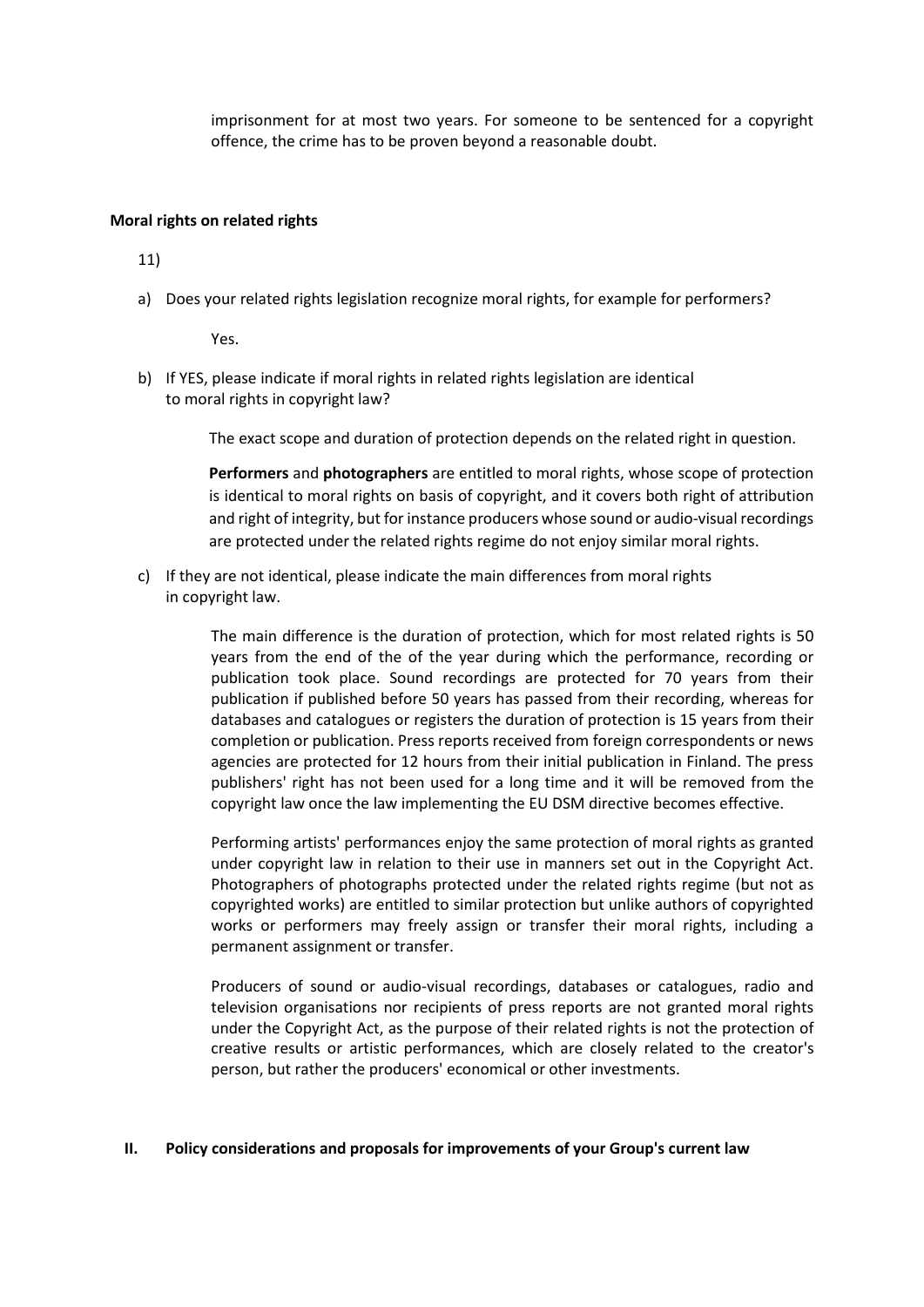12) Could your Group's current law or practice relating to moral rights be improved? If YES, please explain.

Yes, clarification is desirable.

Could any of the following aspects of your Group's current law relating to moral rights be improved? If YES, please explain.

a) the definition of moral rights

Yes, clarification is desirable as some of the moral rights are currently based on case law and they are therefore enforceable in civil cases only. To be able to enforce copyright violation and copyright offence (punitive measures), the prohibitions should be stated in law (*nulla poena sine lege* – no punishment on basis of any legal sources inferior to law).

b) categories of moral rights

Yes, the definitions of moral rights will create or redefine categories as well.

c) exceptions and limitations to moral rights

Yes, the limitations could be clarified and harmonized.

d) the duration of moral rights

No, the moral rights are valid for the same duration as the copyright or related right.

e) ownership of moral rights

No, the power to represent owners of moral rights require clarification and harmonization, but the ownership of right of attribution should not be with anyone else but the author. The other moral rights can be transferred with restrictions and having the author as the original owner of moral rights is and should remain the same as with economic rights.

f) moral rights and the owner of the tangible asset integrating the work

No, current law is not problematic in respect to physical copies of work.

g) moral rights and contracts

Yes, clarification and harmonization are desirable.

h) the regime of moral rights

Yes, harmonisation is desirable.

i) infringement of moral rights

Yes, the passivity rules and silent acceptance should be clarified and harmonized. It should not be possible that the author has allowed the use of a work and afterwards, author's successor (heir) finds that the use constitutes infringement of the deceased author's integrity.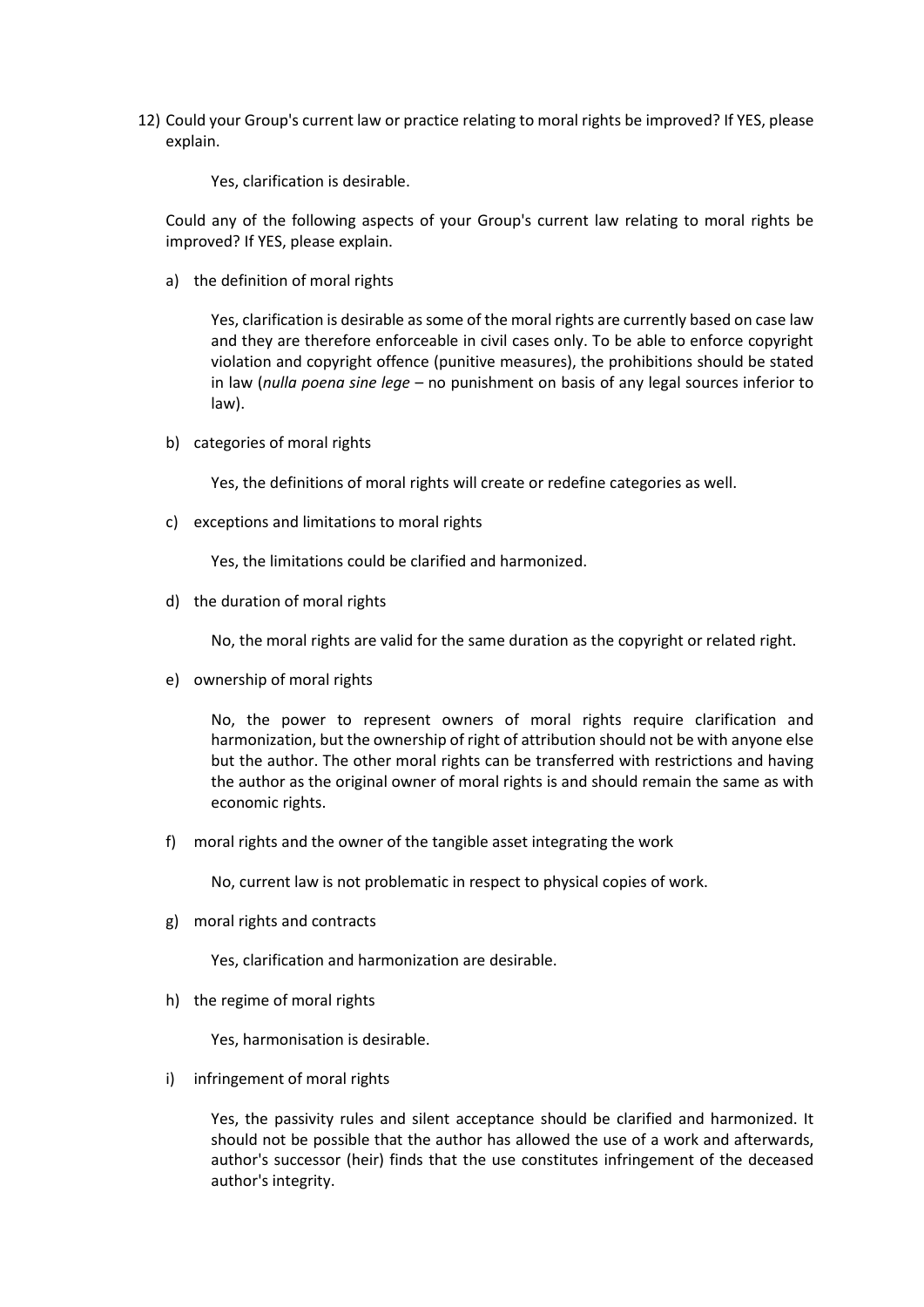j) moral rights and related rights

Yes, the producers' moral rights should be discussed. Current use of digital works differs from the use of works in the analogue time. The role of the producer is no longer investing to the release of physical albums and the rules related to the moral rights of producers may be outdated.

13) Are there any other policy considerations and/or proposals for improvement to your Group's current law falling within the scope of this Study Question?

> No. The Finnish group welcomes harmonization and would like to modernize the outdated rules and exceptions concerning analogue physical copies of work.

# III. **Proposals for harmonization**

*Please consult with relevant in-house / industry members of your Group in responding to Part III.*

14) Do you believe that there should be harmonisation in relation to moral rights? Please answer YES or NO.

*If YES, please respond to the following questions without regard to your Group's current law or practice.* 

*Even if NO, please address the following questions to the extent your Group considers your Group's current law or practice could be improved.* 

Yes, harmonization is desirable.

# **Definition of moral rights**

#### 15)

a) Should moral rights be recognized? Please answer YES or NO.

YES. Moral rights as personal rights of the author have always been a fundamental element of copyright in civil law countries.

Copyright itself has been originally justified as means to help authors benefit economically from their creative work, but since the works are creative and valuable due to the fact that no one else would have created a similar piece, there exists a need to protect the author's personal relation to the work. In practice, moral rights, at least in some parts (e.g., right to attribution), continue to be important to many types of authors, and they also support the economic rights.

Furthermore, since moral rights have been supporting the copyright regime for a long time, it is impossible to foresee how removing them would affect the agreements and practices that exist but that do not result in case law concerning moral rights. Lack of moral rights can harm the author and the public interest, which is obvious in the field of research and publishing. Removing moral rights could negatively impact commercial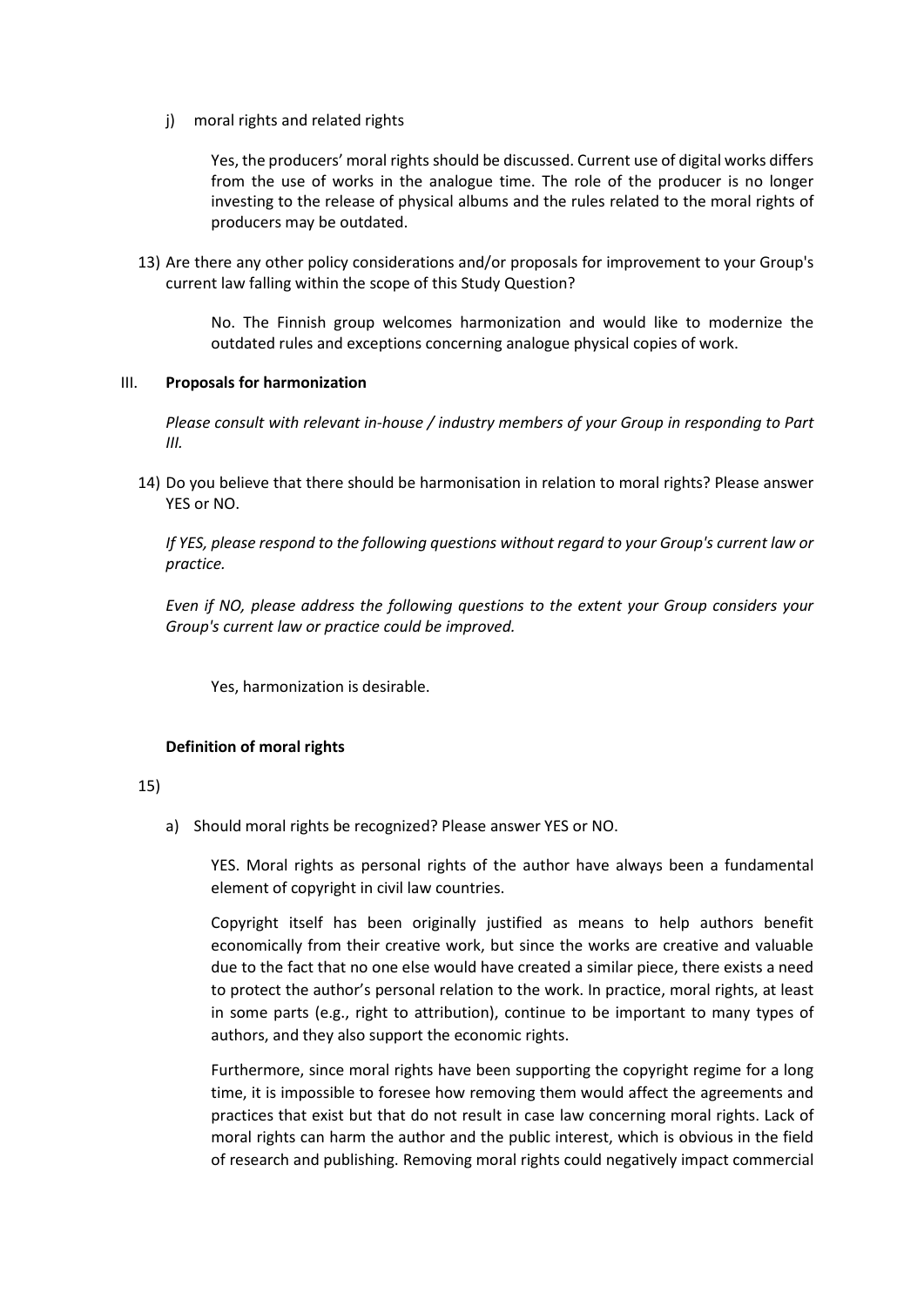partners of authors (e.g. book publishers) and culturally deteriorate the value of authorship.

In addition, the author has a justified interest to have limited possibilities to interfere in the use of its work regardless of transfer of all economic rights thereto. For example, the users of online content sharing platform and providers of online content sharing platforms would benefit from clear rules on what can be prohibited on grounds of right of integrity.

b) If YES, should this be in copyright law?

Yes. Currently the moral rights are included in the Copyright Act with some exceptions: the right to withdraw the work, which is partly covered by general contractual principles and case law.

16)

a) If YES to question 16), should all types of works be protected by moral rights? Please answer YES or NO.

YES, but not all types of works should be protected by all moral rights. There are good grounds to treat different kinds of works differently. For example, the right of access applies only to copyright protected works of (visual) fine art.

It is of great importance to inform the name of the author in connection to articles and publications, but since it is not customary to inform the authors in connection to software for example, proper usage of software does not require recognizing the authors. Right of attribution should continue to depend on *interpretation* of "proper usage"*.*

- b) If NO, for which categories of works should moral rights be restricted and/or excluded?
	- (please see 16 a above)

# **Categories of moral rights**

- 17) What should be the different categories of moral rights? Please tick the boxes as appropriate and give a short definition of them:
	- $\boxtimes$  right of attribution

When copies of a work are made or when the work is made available to the public in whole or in part, the name of the author shall be stated in a manner required by proper usage*.*

 $\boxtimes$  right of integrity

A work may not be altered in a manner which is prejudicial to the author's literary or artistic reputation, or to his individuality;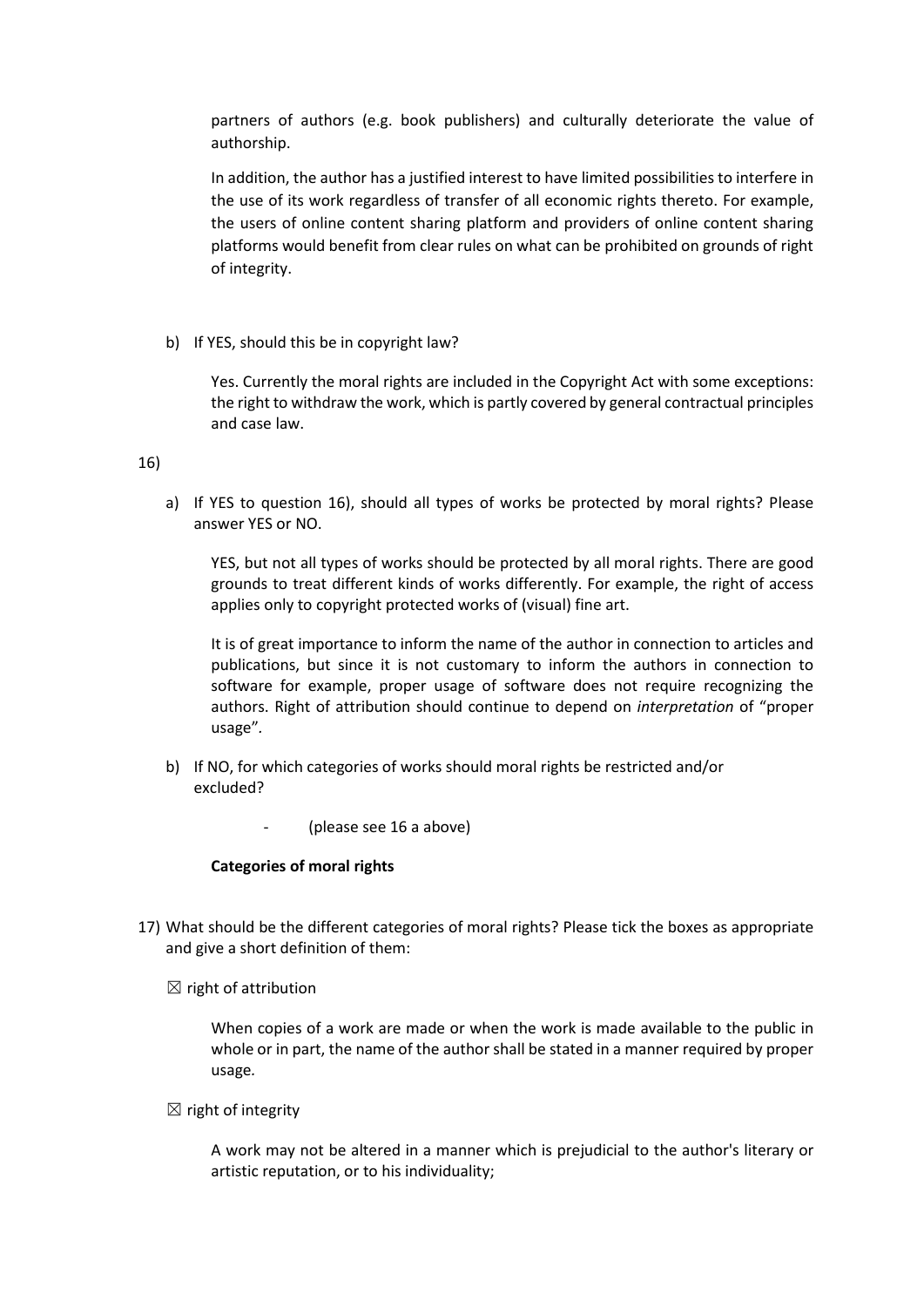$\boxtimes$  right of disclosure

A work shall be disclosed when author has consented the disclosure. A work shall be considered to have been made public when the author has made it available to the public.

- $\Box$  right of withdrawal
- $\boxtimes$  right to prevent use in association with a product, service, cause or institution

A work may not be made available to the public in such a form or context as to prejudice the author in the manner stated.

 $\boxtimes$  other, namely, right to publish anonymously and with a pseudonym

#### **Exception and limitations to moral rights**

18)

a) Should moral rights be subject to exceptions and/or limitations? Please answer YES or NO.

YES, Exceptions and/or limitations are mindful of the need to make minor alterations that are required by technical or practical reasons or so called editorial purposes in certain fields. The exceptions are closely connected with economic rights and the scope of exceptions is subject to interpretation.

b) If YES, which? Please tick the boxes as appropriate

 $\Box$  for specific categories of works, namely ........

 $\boxtimes$  in case of minor modifications of the work

 $\Box$  in case of abuse of rights

 $\Box$  depending on the owner of moral rights (author, investor, employer, author's heirs, etc.)

 $\boxtimes$  other, namely

Exceptions and/or limitations are mindful of the need to make minor alterations that are required by technical or practical reasons or so called editorial purposes in certain fields.

#### **Duration of moral rights**

19) What should be the duration of moral rights?

Moral rights protect the personality of the author. It should continue for the duration of economic rights, which for copyright is 70 years after the year of death of the original author.

The group prefers to maintain harmonized rules of the EU but sees no reasons why 50 years would not be sufficient.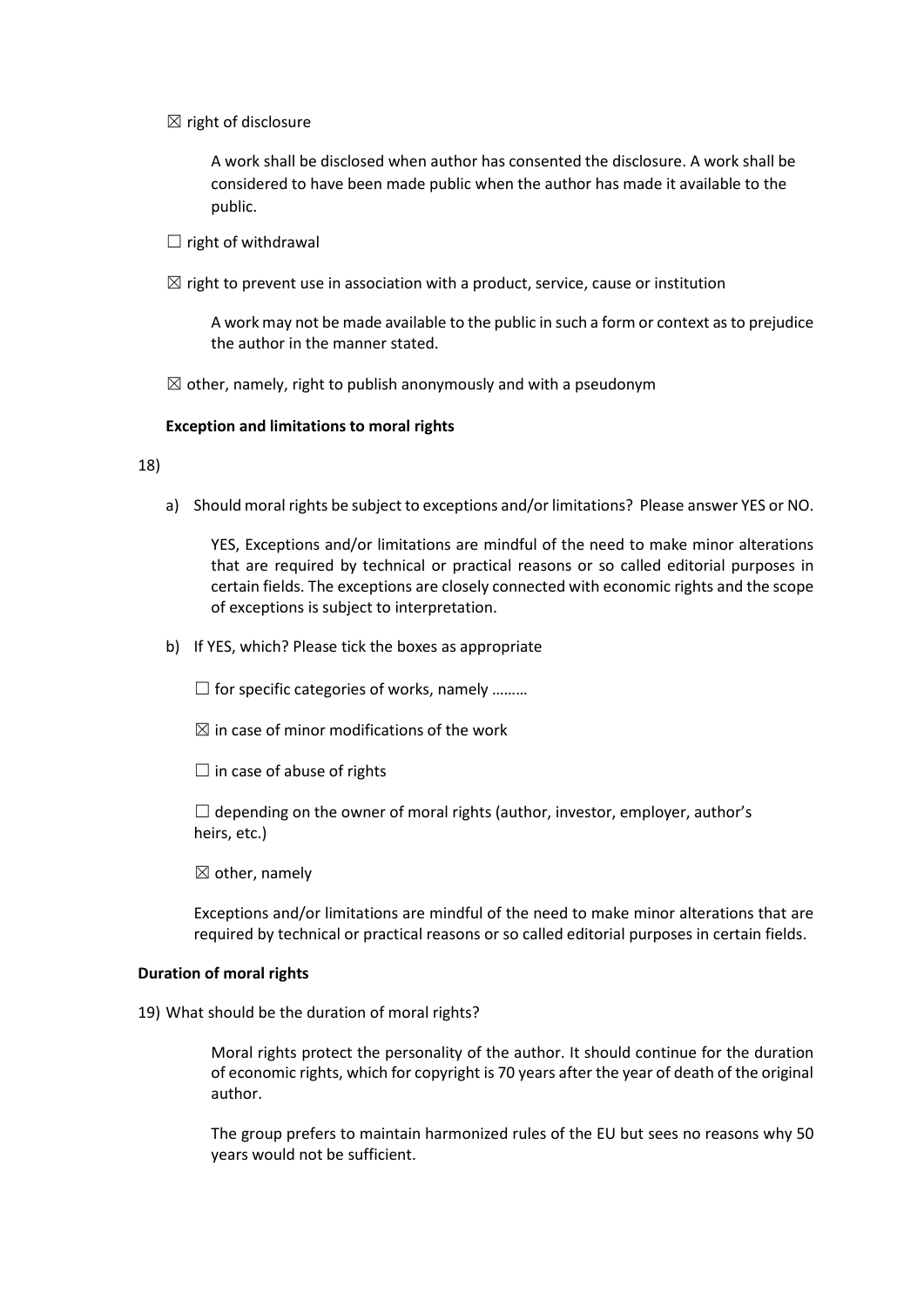# **Ownership of moral rights**

20)

a) Who should be the initial owner of moral rights?

The protection of moral rights is based on the protection of the personality and identity of the human author and author's relation to the work. The initial owner of moral rights should continue to be the original author, a natural person.

b) Should legal entities (i.e. others than natural persons) be able to be the initial owner of moral rights?

No. See the answer in 20 a) above.

c) Should the circumstances of the creation of the work influence who the initial owner is of moral rights?

> No, but there should be mechanisms allowing the restricted transfer of moral rights when necessary.

d) If the duration of the moral rights exceeds the duration of the author's life, who should be the owner of the moral rights after the death of the author/owner?

> The purpose of moral rights is to protect the author's personality and personal relationship to the work and therefore it is justified that the author has a power to decide how the moral rights should be used after the author's death.

Taking into account the non-transferable nature of some of the moral rights, the power to protect the author's (inheritable) moral rights after the death of the author could be with

- i) the legal or natural person designated by the author (currently in Finland, only the potential beneficiaries of the will),
- ii) the author's heirs or widow / estate of the deceased author (as currently in Finland),
- iii) the state (currently in Finland, if there are no heirs, or with respect to protection of classics),

New and harmonized rules would be needed to manage the rights on behalf of their owner. A representative that has the power to take decision on behalf of the author's heirs is needed especially if there are many people involved in the death estate.

Also, passivity rules related enforcement are needed. The death estate could not take a stricter interpretation on the commercial use of works that author has accepted (except for example misuse of illness etc.).

e) Who should be the owner of moral rights of orphan works?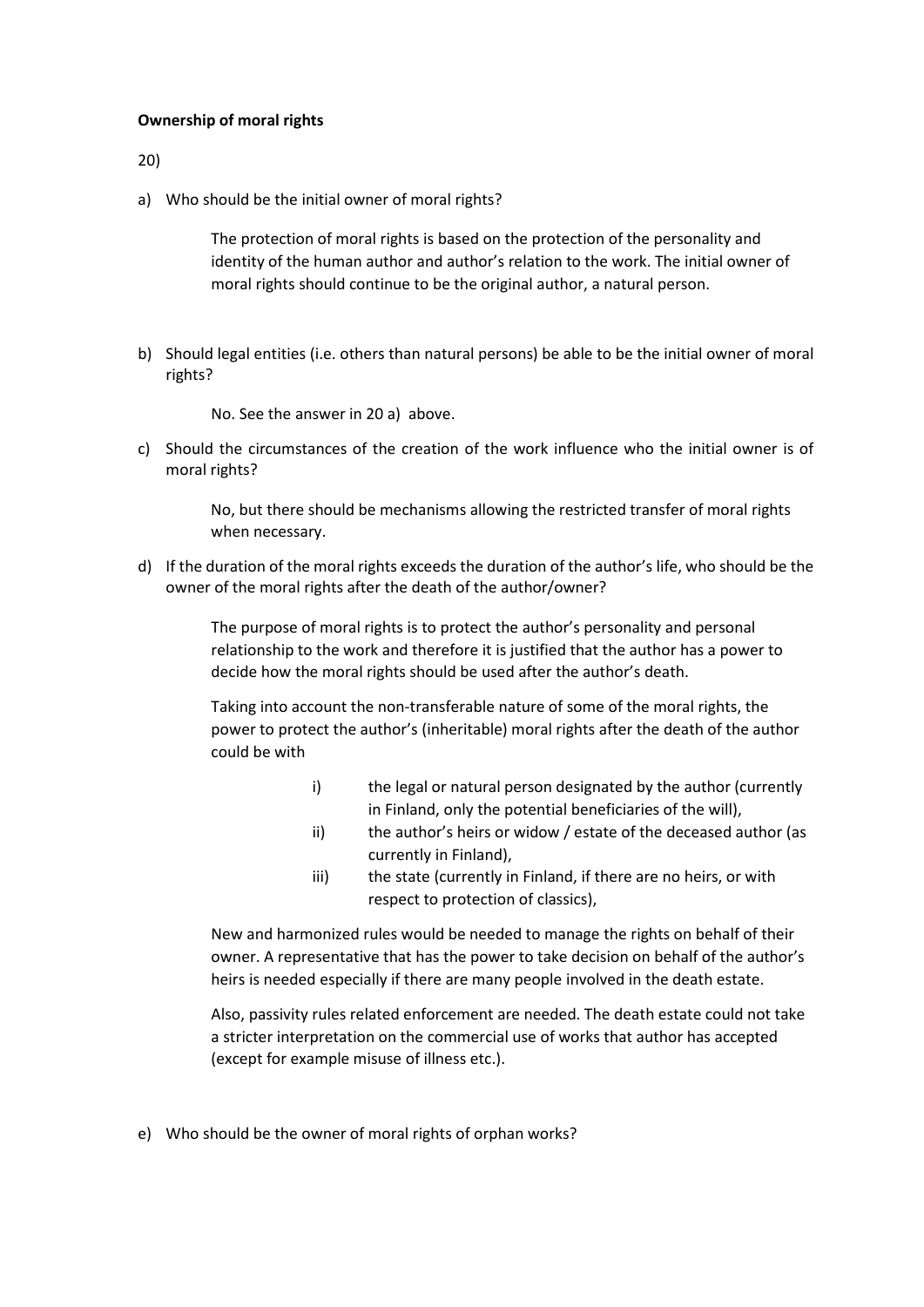The ownership of moral rights should not transfer (or be confiscated) in case a work is deemed an orphan work.

If some of the authors of the work are known, the known authors own the moral rights to the work.

The sole author of an orphan work can later be found, and it is important that the moral rights of the author have in the meanwhile been respected by the lawful users to the extent possible.

#### **Moral rights and the owner of the tangible asset integrating the work**

21) Should the property rights of the owner of a tangible asset integrating a work (painting, sculpture, architecture, etc.) be limited by moral rights? Please answer YES or NO. If YES, please explain how.

> YES. The author of a work of fine art should continue to have a right to see the work and to take a photograph thereof in case it does not cause unreasonable detriment to the owner of the tangible asset and provided that the access is necessary for the author's artistic activity or for use of economic rights. The author should bear the costs of visiting the work and the visit can be arranged outside of private places. The current rules on access to work seem balanced and cause no persistent problems.

> The parties should continue to be able to agree about waiving of access rights or on more specific terms and conditions. The terms and conditions of fine art galleries and dealers often support buyer anonymity and privacy.

#### **Moral rights and contracts**

#### 22)

a) Should it be possible to contract on moral rights? Please answer YES or NO and explain.

YES, the author should be able to agree and to waive, with certain limitations, the right of attribution, of integrity, right of disclosure, right of withdrawal, right to prevent use in association with a product, service, cause or institution, and the right to access the work.

The right of attribution should not be transferable. The author should be able to provide a power of attorney to any legal or natural person that it wishes, and the author should be able to agree on defending the right of attribution, but the right to be named as the author should not be transferred. The copyright law should not encourage to misleading practices.

It should be possible to agree on waiving of moral rights to existing works and the authors should continue to be able to decide about disclosing the work.

For the purposes of enabling private persons and small entities to monitor their rights, the transfer of right to integrity (right to deny such alterations that are prejudicial to the author's literary or artistic reputation, or to his individuality) should always be expressly agreed upon.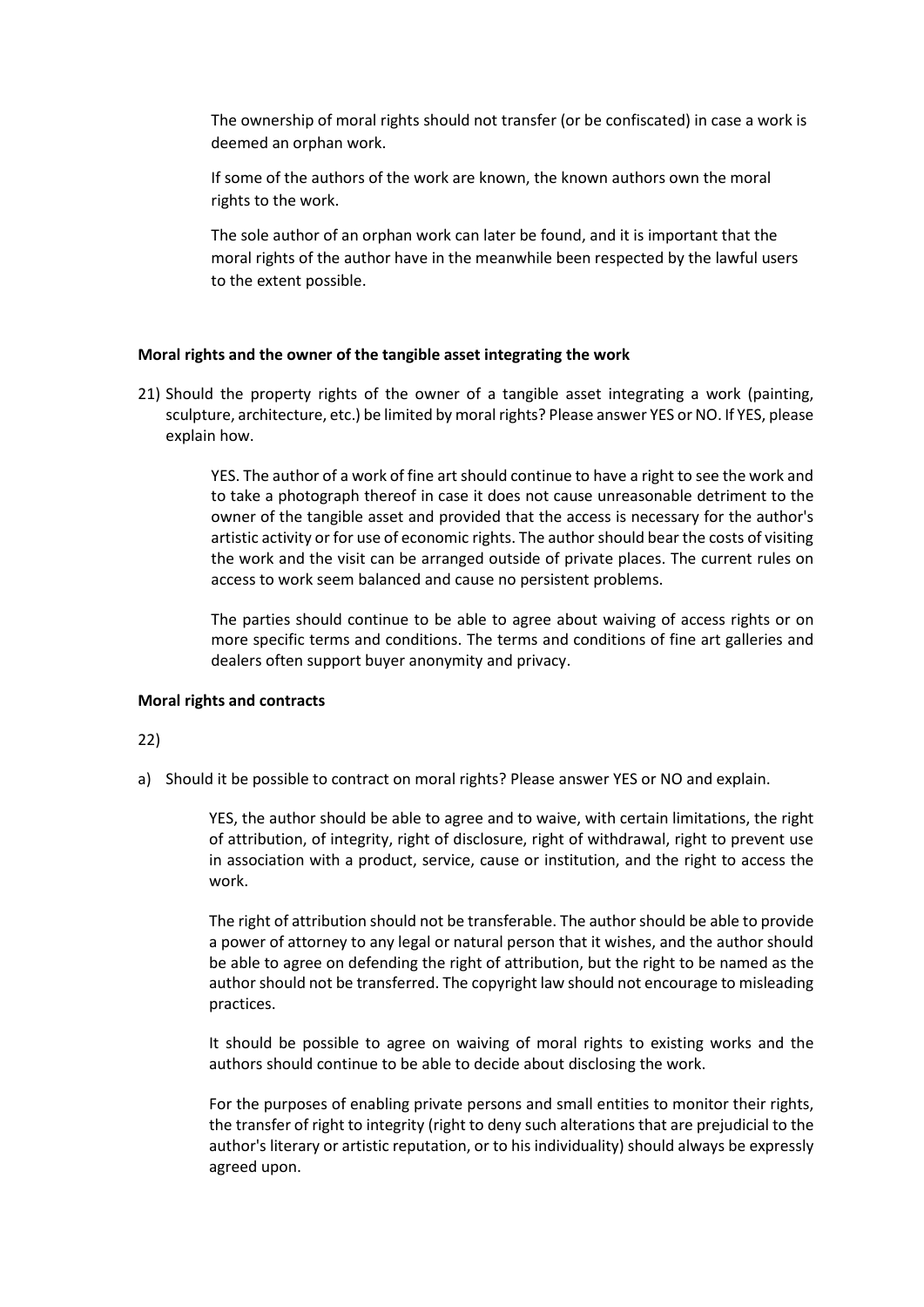b) Should the initial owner of moral rights be able to transfer these to third parties? Please answer YES or NO and explain.

> Right of attribution should not be transferable. Only the correct author should be mentioned as the author.

> The possibility to transfer right of integrity, right of disclosure, right to prevent use in association with a product, service, cause or institution should exist. The transfer would need to be expressly agreed and it should cover only existing works and works that are made to order or on basis of specific assignment.

The Finnish group finds no reasons to broader right of access the work (of fine arts).

The moral rights should be transferable to general successors (inheritance), beneficiaries of a will, or state as described in response to 20 d above.

c) Should the owner of moral rights be able to renounce or waive them? Please answer YES or NO and explain.

> Yes, in relation to a specific work. No general waiver or renunciation should be allowed for future works. Authors are often required to transfer economic rights to their employers, and they may not be in a good position to negotiate e.g. with publishers. Since moral rights protect primarily the author's person and its relation to the work and not economic interests, it seems justified that agreements on renouncing or waiving of moral rights can be done for each work separately.

d) Should it be possible to override the law relating to moral rights by contractual provisions? Please answer YES or NO and explain.

There should be no more restrictions to contractual freedom than what is necessary.

The limited possibility to agree about moral rights to unspecified future works, author's right to decide about disclosure, and the restriction to transfer right of attribution, should override contractual provisions.

The transfers of moral rights and waiving them should however be possible in contract work and in relation to a specific work that is not yet materialized but that is made to order or on basis of assignment.

#### **Infringement of moral rights**

23) Should infringement of moral rights be qualified as copyright infringement? Please answer YES or NO.

Yes.

24) What should be the conditions for an infringement of moral rights to be recognised?

The infringement of moral rights should cover the infringement of all different categories of moral rights, as provided with respect to question 18 above.

The criteria for an infringement should be clear and predictable. However, it may not be possible to provide exhaustive criteria for an infringement in each case. It should be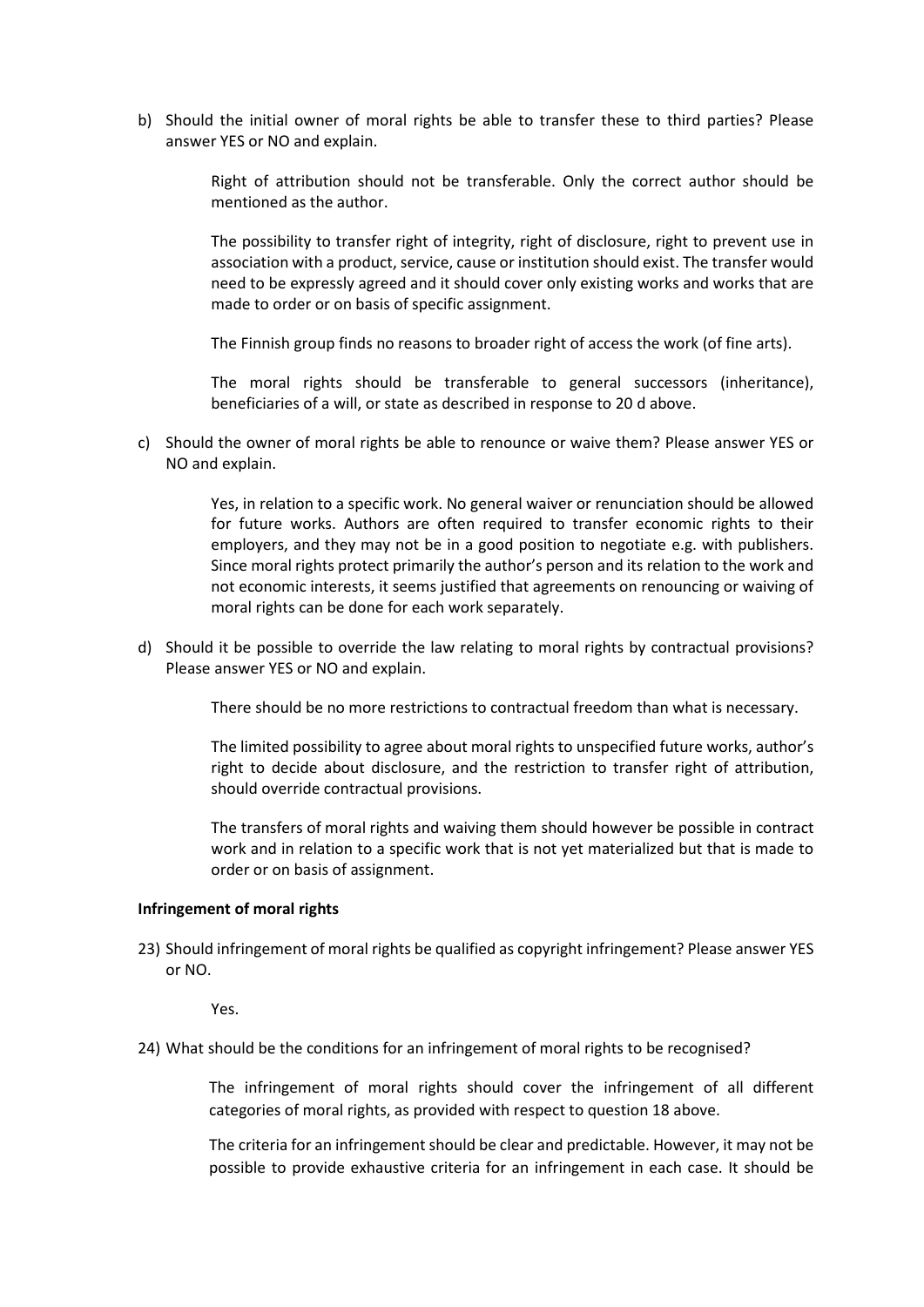recognized that, e.g., the infringement of right to attribution / paternity right may vary in different fields depending on what is considered proper usage.

As a main rule, the infringement of right of integrity should be assessed based on objective criteria. The subjective view of the author is important in respect to right of attribution. Further, the author should not be required to prove that the infringement has caused them actual harm or damage.

All moral rights should be expressly described in law as the principles of criminal law prohibit penalties for any actions that are not expressly stated in law (*nulla poena sine lege*).

The author's moral rights should be balanced with other rights, such as the freedom of expression. For instance, parodies and similar art forms should not constitute an infringement of the moral rights but a parody, pastiche and caricature should never be acceptable excuses for acts that are otherwise prohibited in criminal law.

#### **Moral rights on related rights**

25)

a) Should related rights law recognize moral rights, for example for performers? Please answer YES or NO.

Yes

b) If YES, should moral rights in related rights laws be identical to moral rights in copyright law?

Some related rights should be protected in a similar manner than works. The rights of performers and photographers whose work is protected by *sui generis* right or neighbouring rights develop a similar personal relation to their performances and photographs than the authors of copyright protected works.

Also, the rights of producers should be considered in connection to copyright and moral right infringements. It should be analysed if a producer needs an independent right to sue the infringer if moral rights to a manuscript or some other essential part of the producer's work of compilation are infringed. Producer's role has changed from investment to provider of creative contribution and the mere protection of investment appears outdated.

#### **Other**

26) Please comment on any additional issues concerning any aspect of moral rights you consider relevant to this Study Question.

> Further consideration about producers' and publishers' rights is needed. Should producers and publishers have the right to enforce moral rights?

27) Please indicate which industry/cultural sector views provided by in-house counsel are included in your Group's answers to Part III.